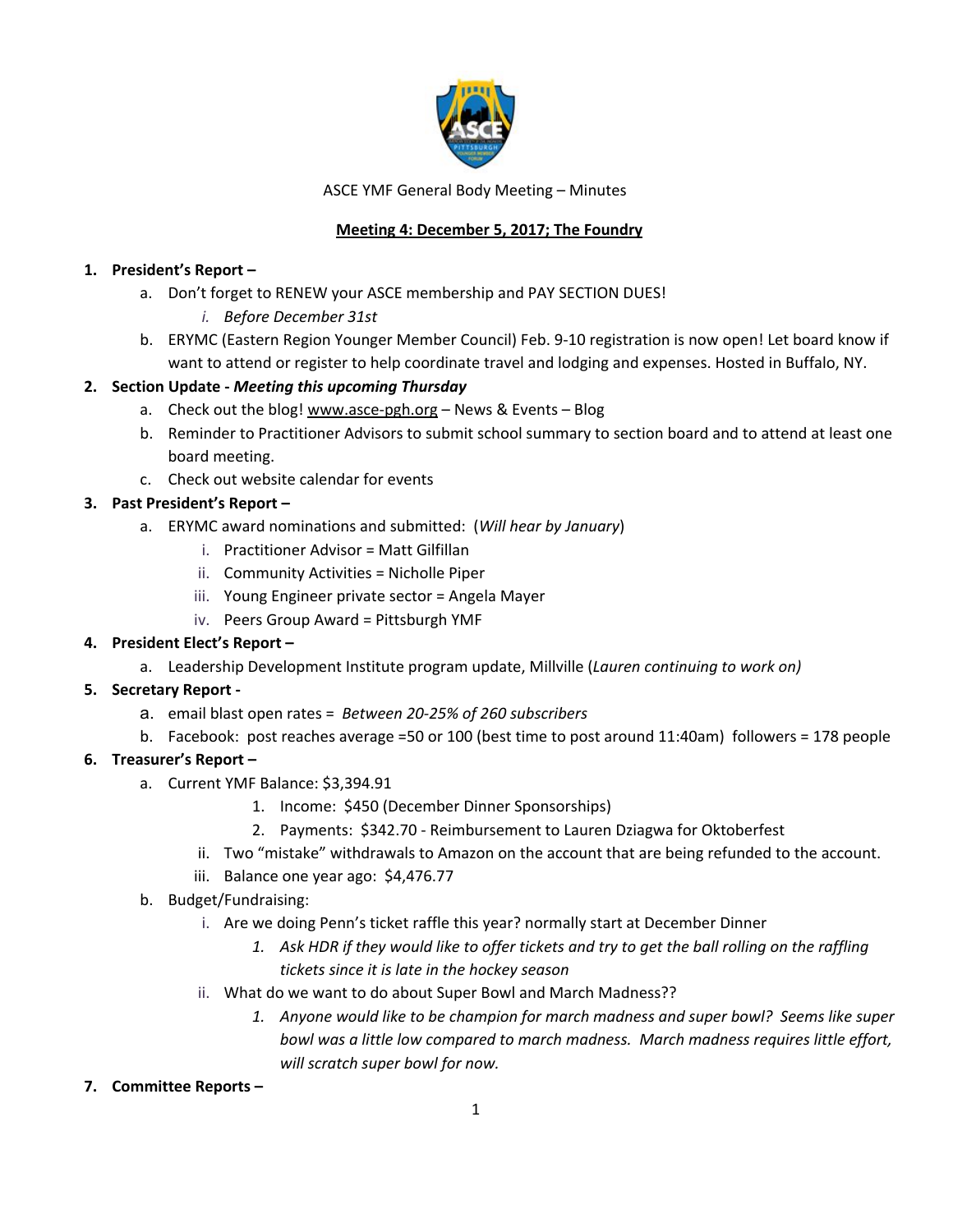

#### ASCE YMF General Body Meeting – Minutes

#### a. Student Affairs

- i. Pitt: Have YMF'ers meet with student chapter? Resume reviews? Address to students importance of FE in resume and career path options.
- ii. CMU: Looking for local practitioners (such as YMF-ers) who would be willing to give a short presentation at an upcoming GBM. They want to focus on building relationships with practitioners so the students can have meaningful interactions with them. Sarah volunteered to give a short 30 to 40-minute presentation at a GBM in either December or January. If interested in sharing professional experiences with the CMU chapter, you can contact sarah [\(sramp@menardusa.com](https://mail.borton-lawson.com/owa/redir.aspx?SURL=hDsTYkq3iNyu-CjUm_ymAJAKeRq0NChohewwldwH4_CyoITBkCXVCG0AYQBpAGwAdABvADoAcwByAGEAbQBwAEAAbQBlAG4AYQByAGQAdQBzAGEALgBjAG8AbQA.&URL=mailto%3asramp%40menardusa.com)) or a board member named Samantha [\(ssuero@andrew.cmu.edu\)](https://mail.borton-lawson.com/owa/redir.aspx?SURL=X8tbhjDiUPFsuYOiTa_wzUpjAnm0yEM2yz82oq22RKmyoITBkCXVCG0AYQBpAGwAdABvADoAcwBzAHUAZQByAG8AQABhAG4AZAByAGUAdwAuAGMAbQB1AC4AZQBkAHUA&URL=mailto%3assuero%40andrew.cmu.edu)
- iii. Geneva: Had discussion with students about internships and Professional Development. They have a holiday party Friday. Looking into falling water tour in spring.
- iv. UPJ: contacted student representatives in October and November about potential events, awaiting input to finalize events. May just need to plan event without input and send invite.
- v. *possible resume reviews with CMU, most people like the resume reviews who participated. Career fair is usually end of January beginning of February. PITT: YMF round table discussions on open ended questions on life after college (graduate school, careers, resume, FE exams), Coreen and Erin would enjoy attending. Maybe second or third week in January. GENEVA: Coreen and Erin went up on Friday to meet with students during the day when Chapter meetings occur. More feedback and discussions occurred.*
- b. Social:
	- i. **December dinner 12/7/2017** will be held at the National Aviary with Pittsburgh Downtown Partnership CEO and President Jeremy Waldrup as presenter along with Sean Luther from Innovate Pittsburgh. 1 PDH available!!
		- 1. Don't forget to **bring an unwrapped toy.**
	- *ii. Volunteers: Scrap 50/50 and no volunteers needed, just want to enjoy the night. Jason will take pictures during night and Nichole will be around to help check people in with Lauren and Erin. Registration is still open.*
- c. Sports:
	- i. Winter Competition Update on coordinating with other organizations?
	- ii. Adam contacting Joint Socials with ideas and interest. Try to make it a joint venture and not be *all on ASCE YMF.*
- d. Community/Outreach
	- i. ACE Mentoring: Karen Mueser contacts for ACE. Need volunteers for hosting two of the sessions. Can contact Karen and help out through year.
	- ii. Future City competition. Need judges day of in January and essay & SimCity PowerPoint judges
		- 1. Promote need for judging online as well
		- 2. Still looking for additional judges!